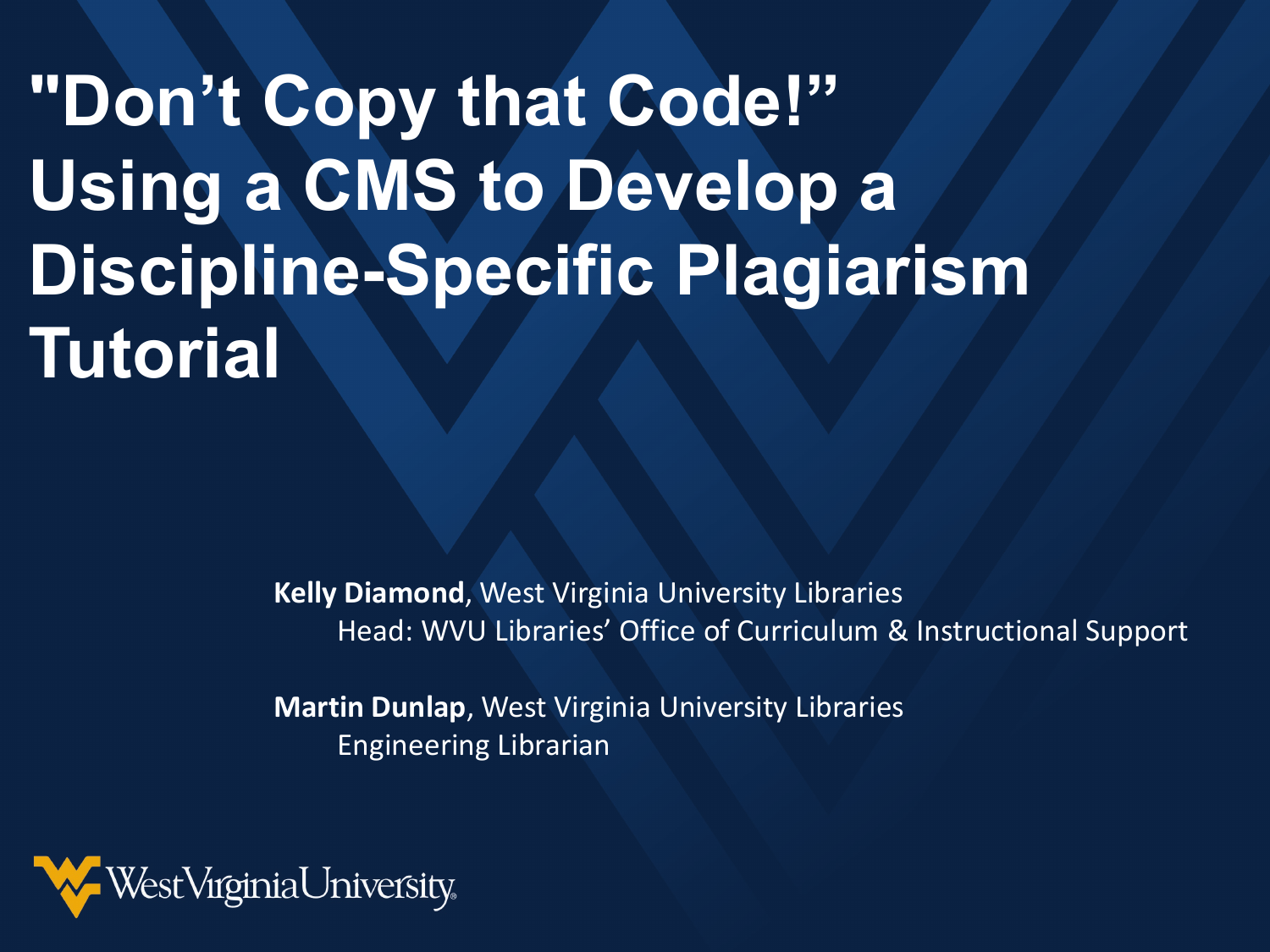## Background

- WVU Plagiarism Avoidance Tutorial
	- Blackboard (eCampus)
	- Web-Based (Qualtrics)
- Completion required for Engineering 101 (First Semester Engineering course)

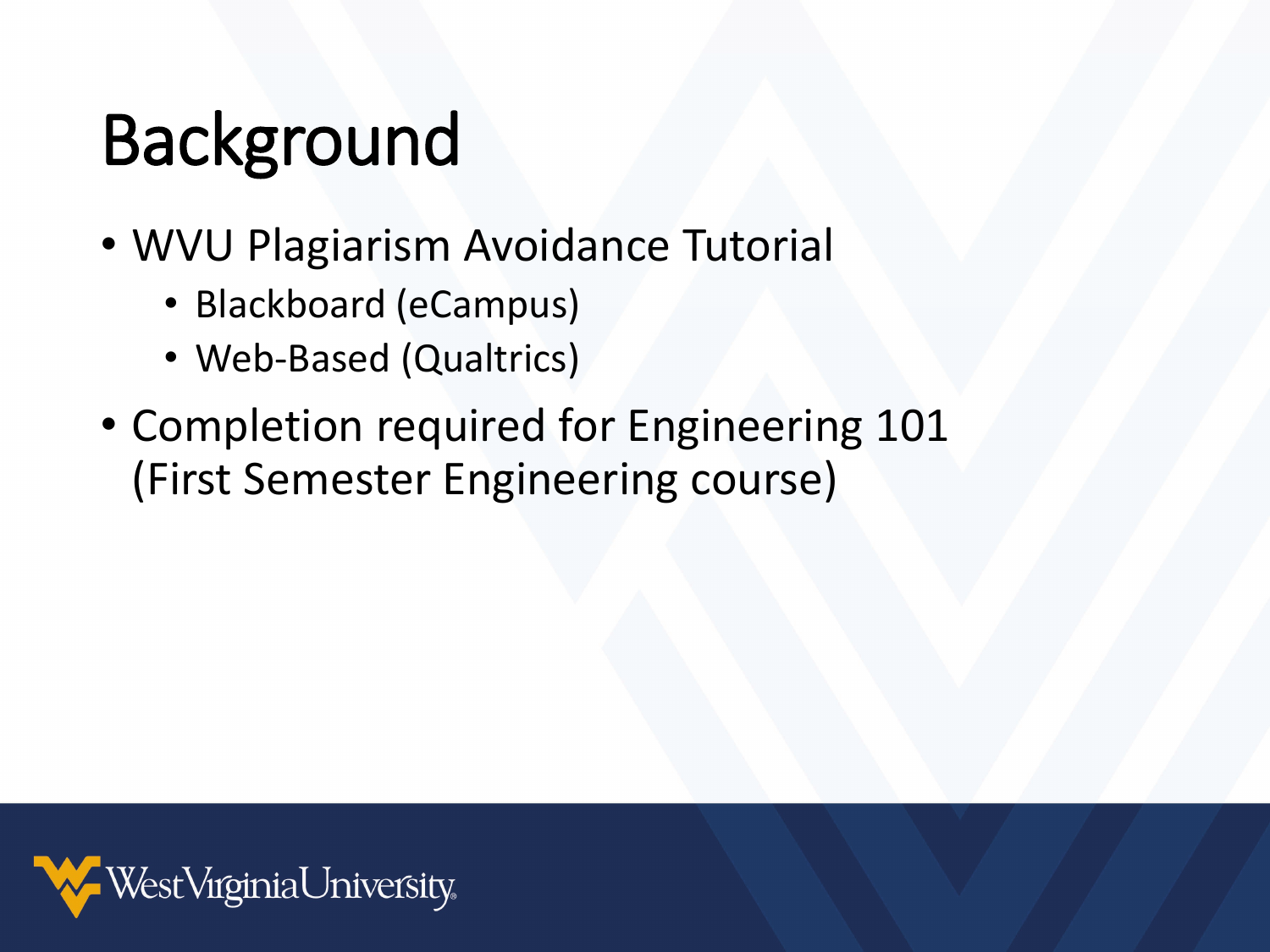#### Problem

- WVU Plagiarism Avoidance Tutorial for general undergraduate audience
- Liaison reported engineering students need to understand ethical use of computer code for Engineering 102 (Primarily a coding class using MATLAB)
- Students' misconceptions about re-using computer code

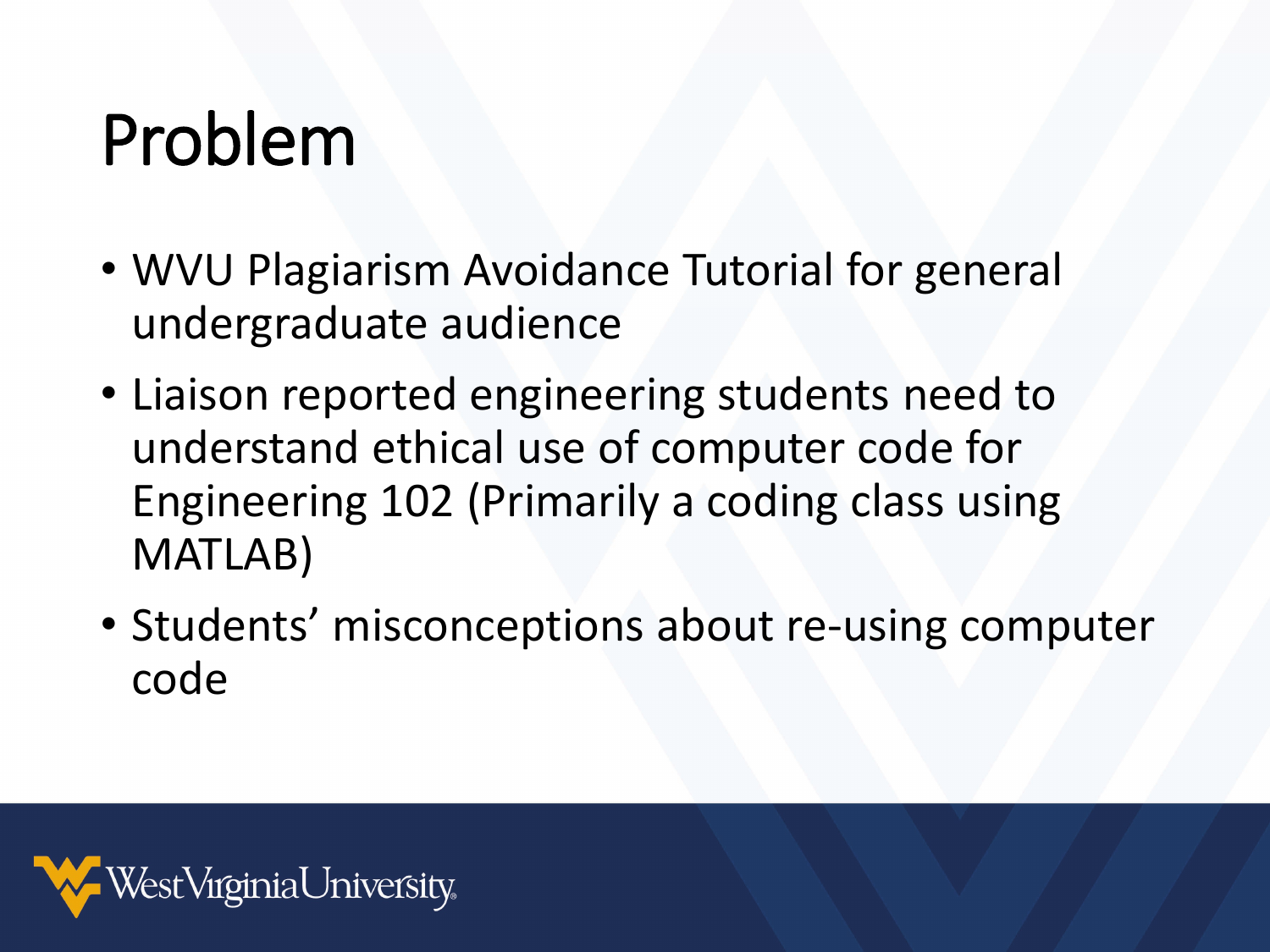#### Solution

- Create a module specifically designed for the Engineering students.
- Use the WVU Plagiarism Avoidance Tutorial as a template.
- Use Blackboard as a delivery platform
	- Collaboratively create content

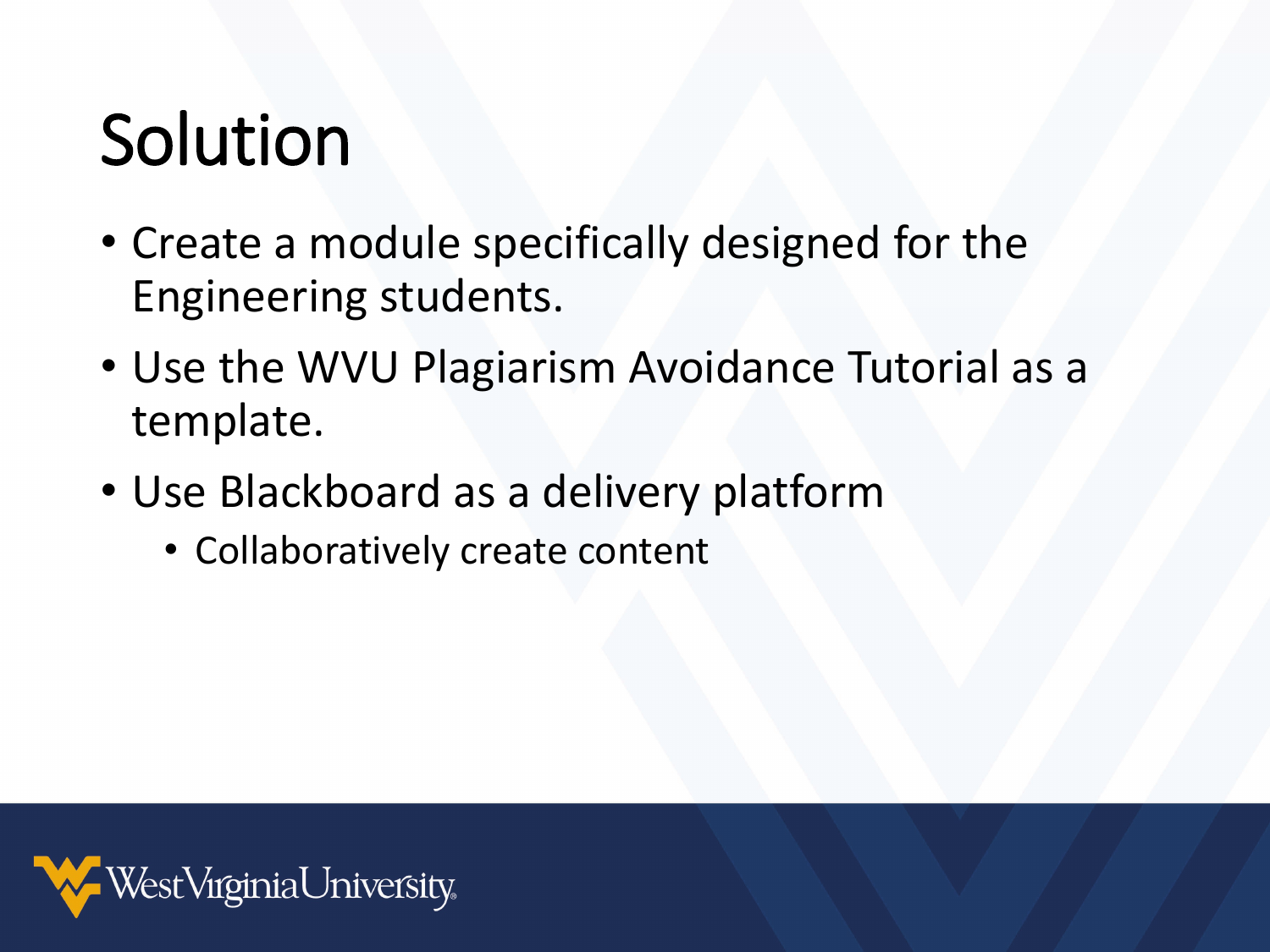# Designing Content: Learning Objectives

Students will

- Recognize common myths about citing computer code.
- Articulate why citing computer code is necessary
- Articulate when it is necessary to cite computer code
- Articulate what common knowledge means regarding computer code.
- Recognize citation methods for computer code and for open source code.
- Cite computer code using an accepted format.

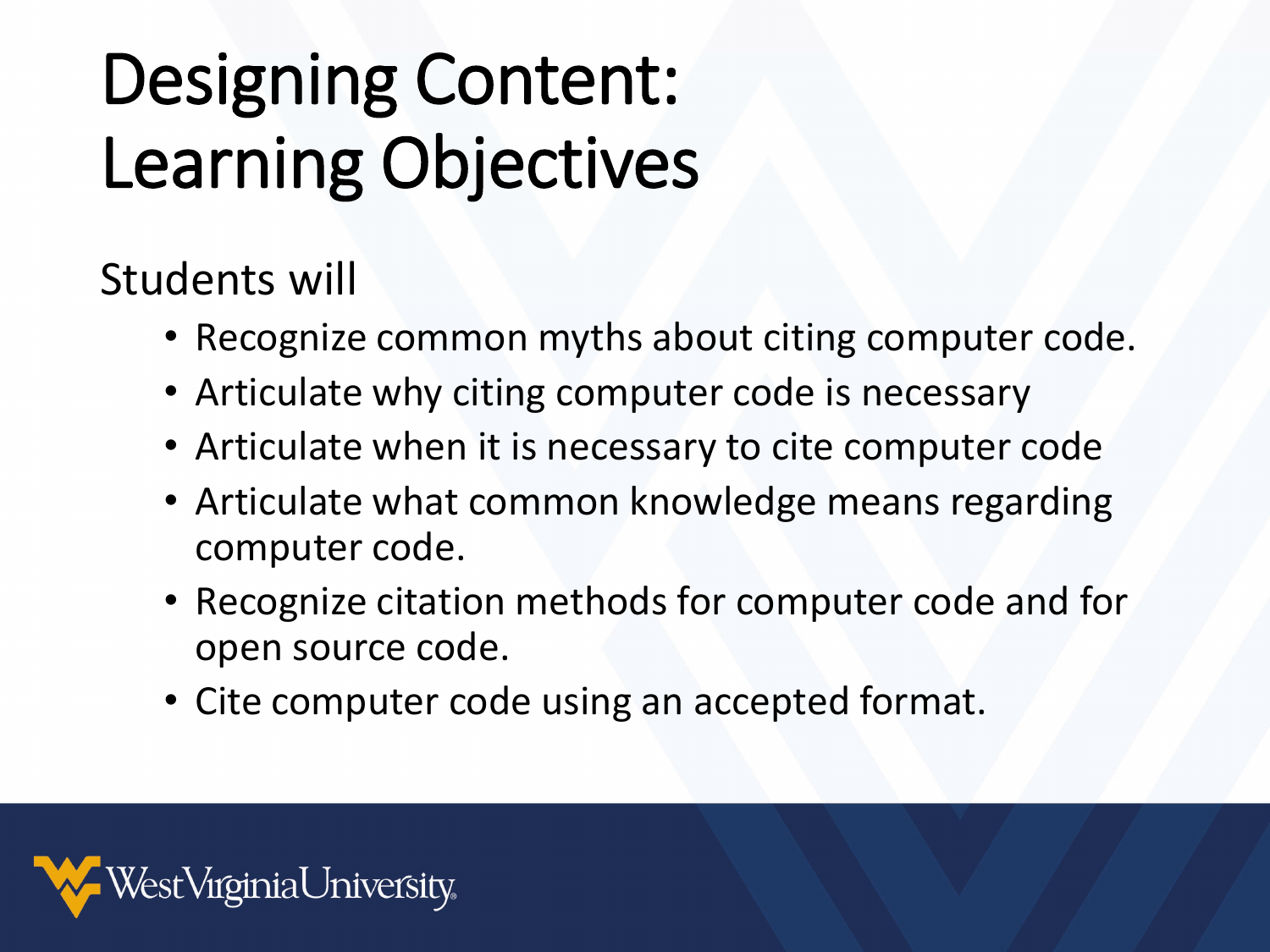## Developing Content

- Videos created with PowerPoint and Screencast-o-matic (paid version)
	- MODULE 0: Introduction to the Tutorial
	- MODULE 1: Common Myths Debunked
	- MODULE 2: When Should I Cite?
	- MODULE 3: How Should I Cite?
- Script uploaded and captions added

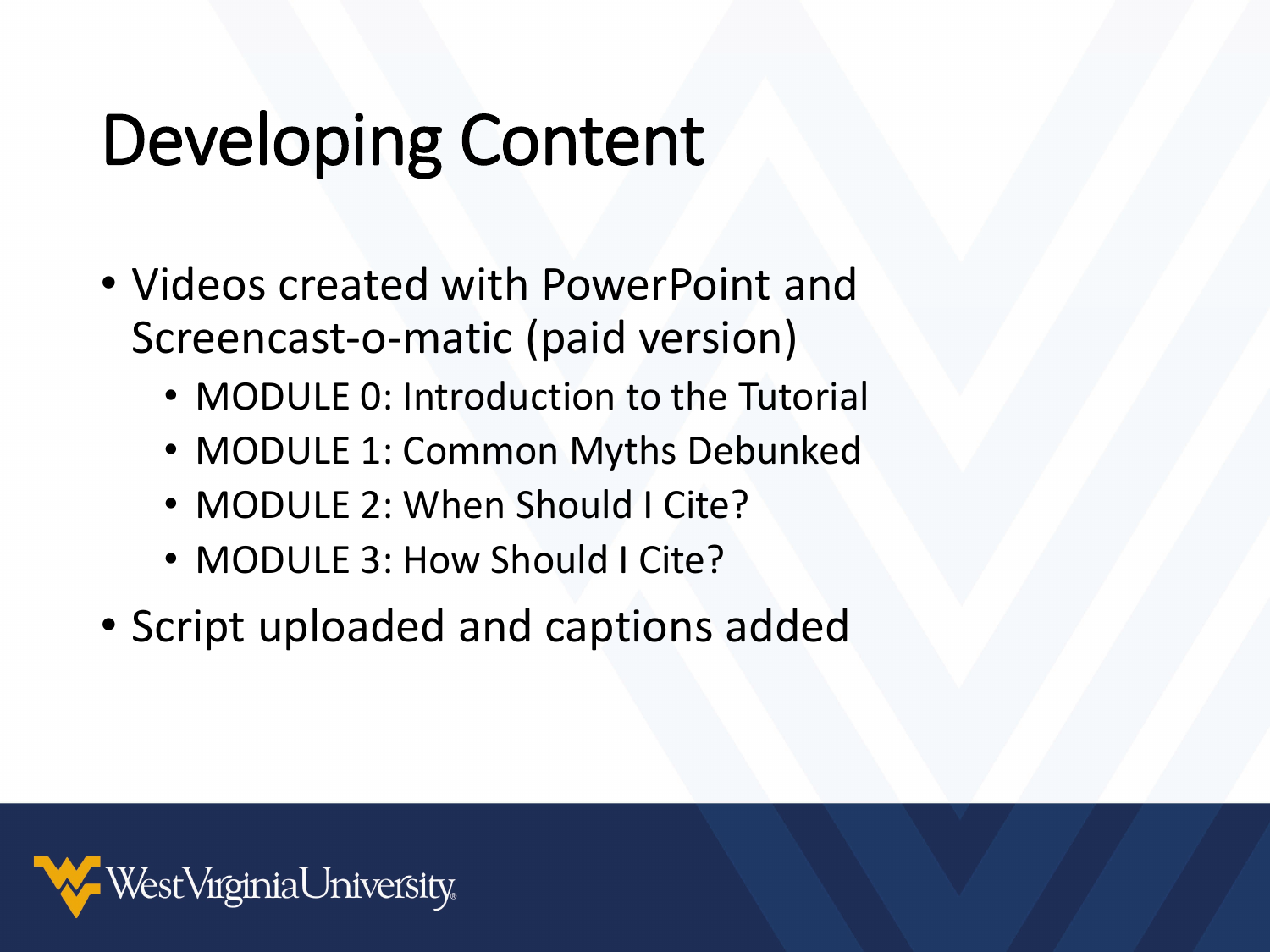# Building the Tutorial in Blackboard

- Course Shell on Development Server
- Content Folder (Videos)
	- Videos uploaded in Content Folders using My MediaSite
	- Adaptive Release Set
- Quiz Function
	- Self-test: no grades reported or recorded
- Three Self-Tests created
	- Orientation; Module 1; Module 2
	- Adaptive Release set

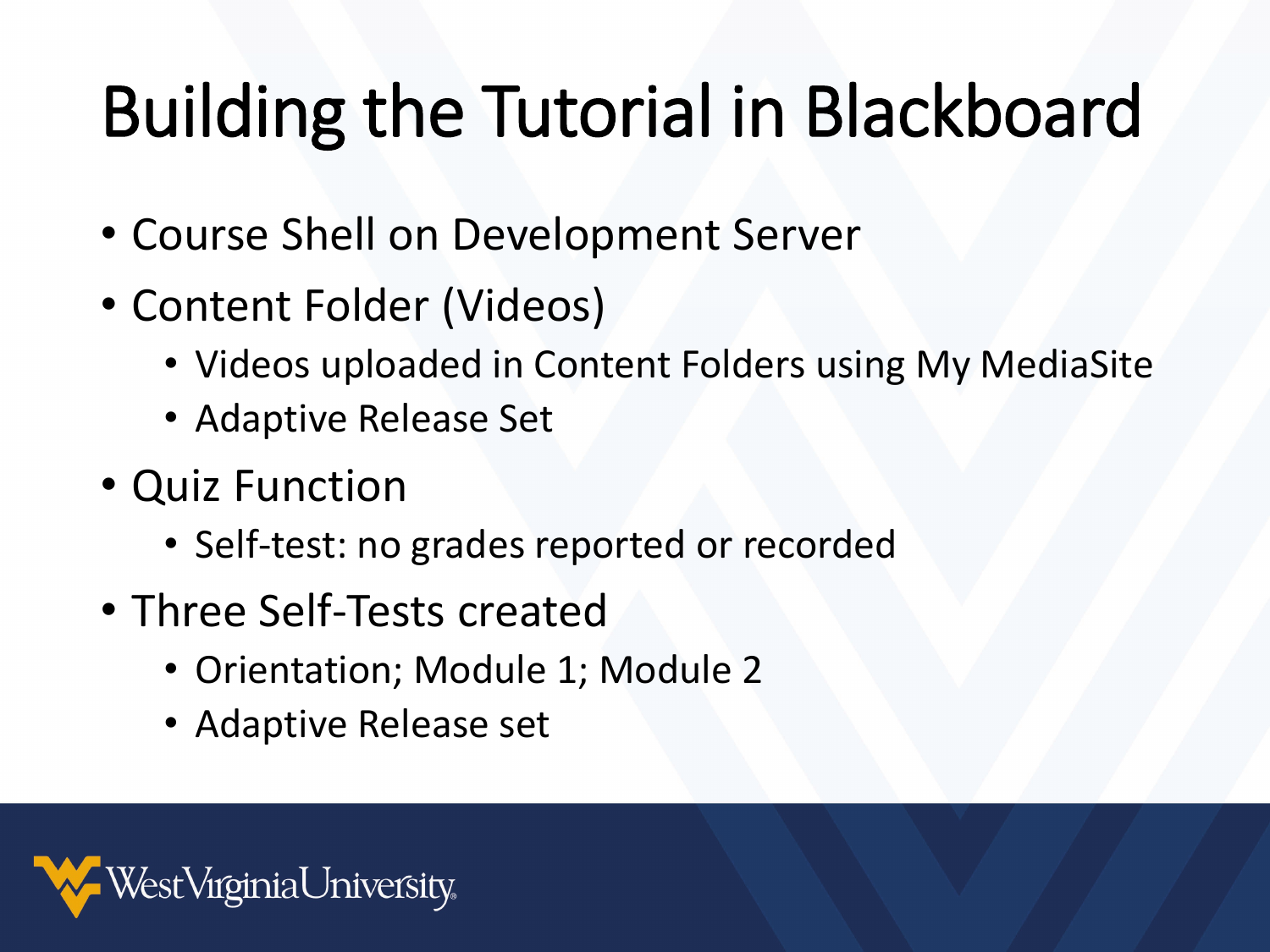# Taking the Tutorial

- Students watch video
- Students take self-test
- Self-test completion triggers the adaptive release so the next video segment opens
	- Repeat
- Students take final exam
- Grade is exported into gradebook

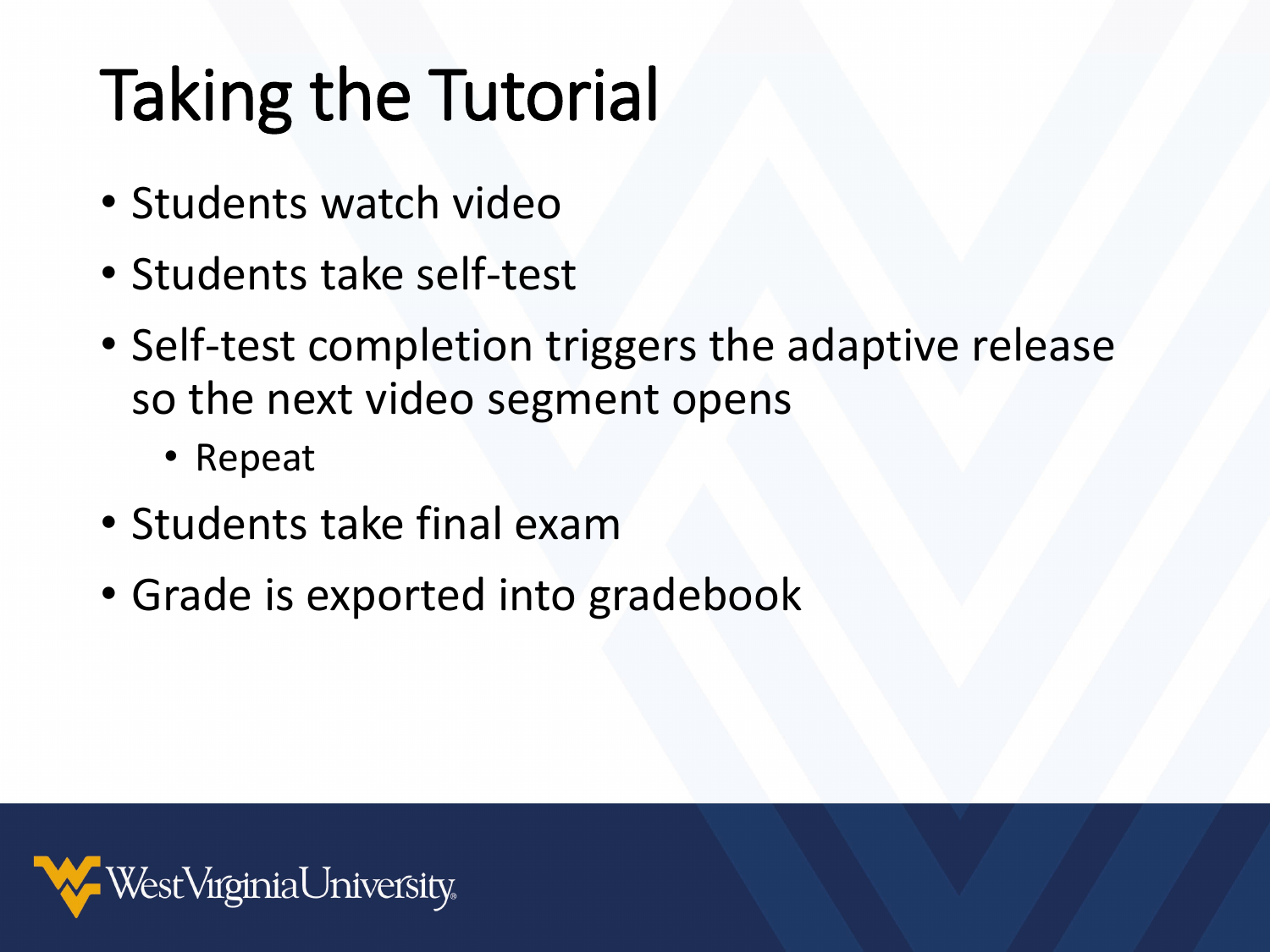#### Implementing Tutorial

- Faculty can request that the tutorial be migrated into their classes through WVU's eCampus Request Service (ERS)
- Students access Tutorial via a side menu.

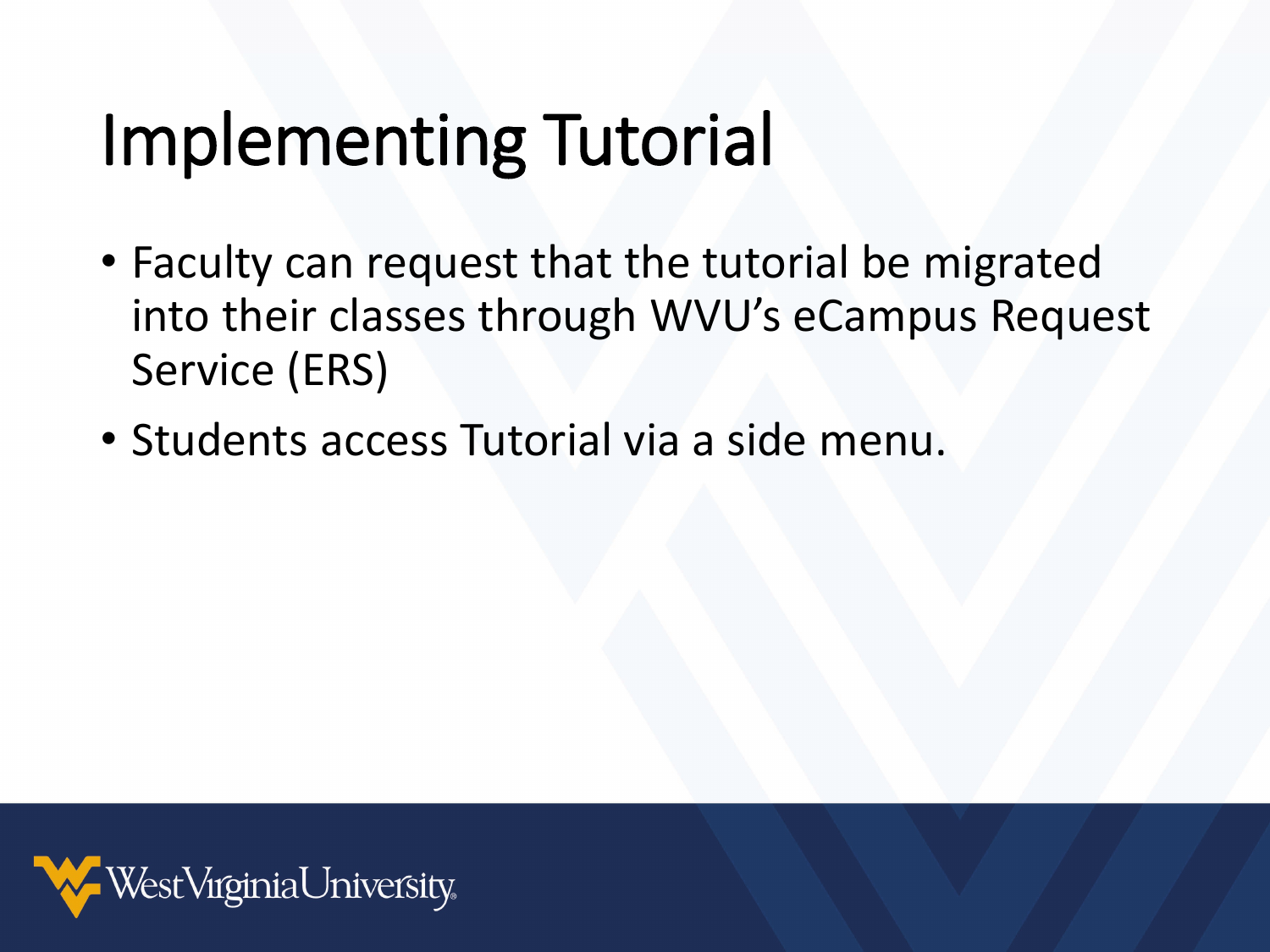## Evaluating the Tutorial

- Lack of response to email
	- One professor used it
	- End of semester / contract
- Plan a more aggressive assessment for Fall 2019